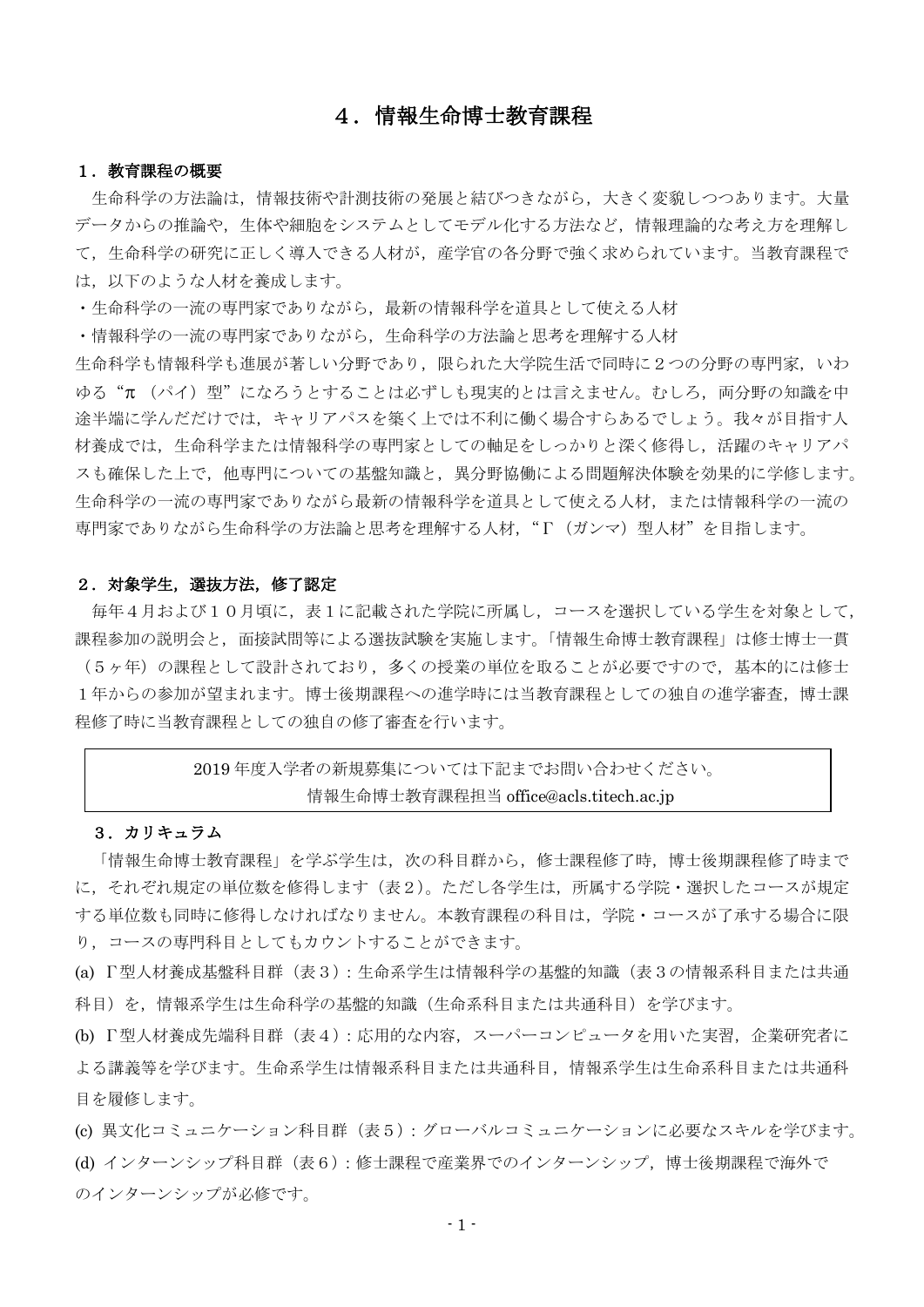# **Education Academy of Computational Life Sciences**(**ACLS**)

## **1. Outline of the Program**

Life science methodologies are now changing drastically with development of information technology and advanced measurement techniques. Currently, new types of specialists are required: specialists who can employ leading-edge computer science approaches in life science researches, such as datadriven methodologies to derive valuable knowledge from massive data sources and high-speed simulation on supercomputing environments. Responding to these emerging trends, ACLS provides the multidisciplinary education program across multiple fields to produce specialists who possess not only the expertise in their major fields but also the knowledge and experience in their subspecialty fields. ACLS aims to produce the Γ (Gamma) Type specialists shown below:

-Distinguished life science specialists with the ability to utilize cutting-edge computer science technology

-Distinguished computer science specialists with the ability to comprehend life science methodology and concepts

Life sciences and computer science are now progressing rapidly. It is unrealistic for a student to specialize in both fields, so called  $\pi$ -type, during his / her graduate school years. In fact, incomplete education in these fields could be even disadvantageous for a student's future career path. In this program, we focus on providing our students with profound education in their main areas of expertise in life sciences or computer science to secure their career paths. Then, students learn their secondary specialty solving complex problems in a group work, practically and collaboratively with students from different major fields and backgrounds.

### **2. Selection Method**

In April and October, briefing session and interviews will be held for those students who are interested in our curriculum. Only students who belong to the schools and selected one of the graduate majors listed in Table 1 are eligible to apply.

ACLS curriculum is designed for integrated master and doctoral course (five years program), in which students have to take many classes and lessons, therefore, it is recommended to enroll in master first year. Upon entering the doctoral course, we would have additional examination of students' curriculum progress and the final examination at the end of the program.

For those who wish to apply for this academy in AY2019, please contact us at [office@acls.titech.ac.jp.](mailto:office@acls.titech.ac.jp)

#### Table 1. Eligible Applicants

| School                      | Graduate Major                                                                   |
|-----------------------------|----------------------------------------------------------------------------------|
| Life Science and Technology | Life Science and Technology<br>Human Centered Science and Biomedical Engineering |
|                             | Mathematical and Computing Science                                               |
| Computing                   | Computer Science<br>Artificial Intelligence                                      |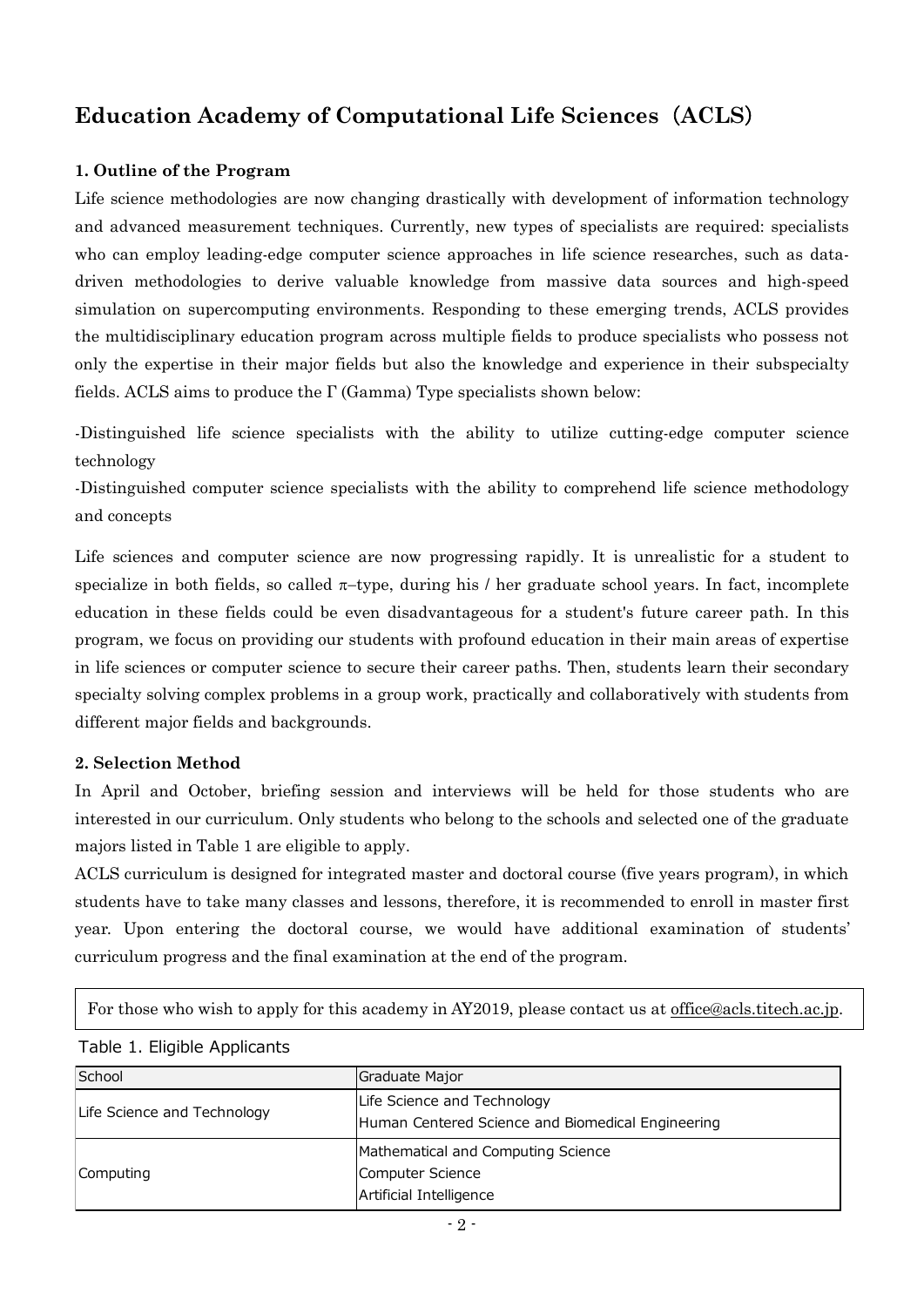### **3. Curriculum**

Before the completion of master's and doctoral course, students have to acquire certain number of credits from the following courses as shown in Table 2.

|  | Table 2. Credit requirements for the ACLS program |  |  |
|--|---------------------------------------------------|--|--|
|  |                                                   |  |  |

|                                            | Credit requirements                   | Credit requirements                   |  |
|--------------------------------------------|---------------------------------------|---------------------------------------|--|
|                                            | at the master's level                 | at the doctoral level                 |  |
|                                            | Credits specified by the student's    | Credits specified by the student's    |  |
|                                            | department for his/her graduate major | department for his/her graduate major |  |
| Courses for the student's graduate major   | (this includes conducting master's    | (this includes conducting doctoral    |  |
|                                            | research)                             | research)                             |  |
| a) Fundamental Courses                     | A minimum of 4 credits                | A minimum of 6 credits                |  |
| b) Advanced Courses                        | A minimum of 2 credits                | A minimum of 5 credits                |  |
| c) Science and Technology<br>Communication | A minimum of 4 credits                | A minimum of 6 credits                |  |
| Courses                                    |                                       |                                       |  |
| d) Internship Courses                      | A minimum of 1 credit *1              | A minimum of 3 credits *2             |  |

\*1 including the credit for internship at industry.

\*2 including the credits for overseas internship. Three or more months are required for this course.

(a) Fundamental Courses: Students in life science have to acquire basic knowledge from the computational science and students from computational science have to learn basics from the life sciences. (Table 3)

(b) Advanced Courses: We will provide practical training using supercomputer, lectures by industry professionals, and so on. Life science students have to take computational science courses or common courses, while computational science students have to take life science courses or common courses. (Table 4)

(c) Science and Technology Communication Courses: To improve communication skills, various communications courses would be provided to students to study in small studying groups. (Table 5)

(d) Internship Courses: Internship at industry in master course and overseas internship in doctoral course are required. (Table 6)

If the students pass the final assessment of this educational program, the courses to which they belong may permit them to count GAs as career skills required to complete Graduate Majors.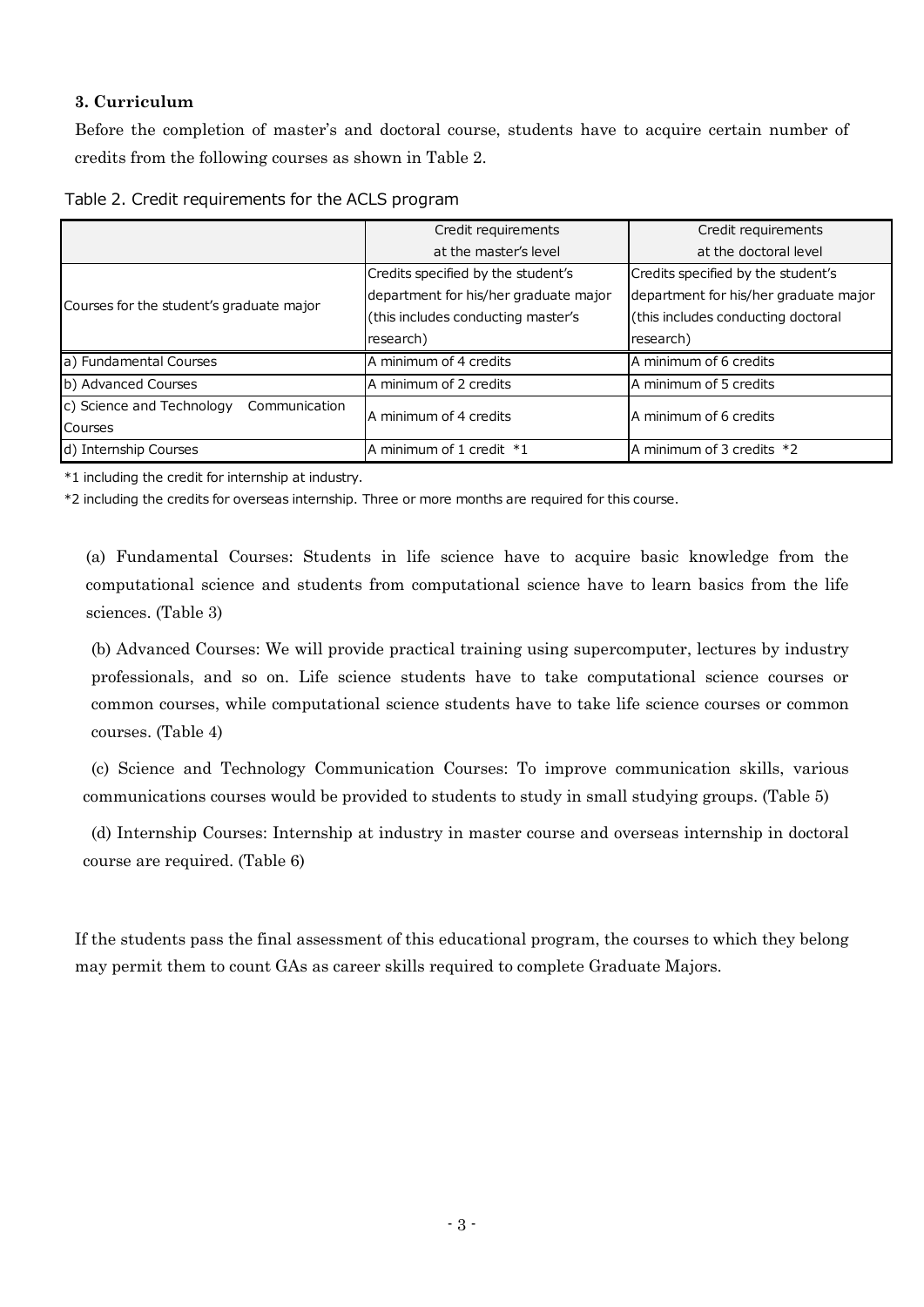表1 情報生命博士教育課程 参加学院・コースリスト(2019年4月現在)

| 学院     |                   |
|--------|-------------------|
| 生命理工学院 | 生命理工学、ライフエンジニアリング |
| 情報理工学院 | 数理・計算科学、情報工学、知能情報 |

| 表2 必要単位数                   |             |              |  |  |  |  |  |
|----------------------------|-------------|--------------|--|--|--|--|--|
|                            | A欄:修士課程修了時  | B欄:博士後期課程修了時 |  |  |  |  |  |
| 学院で定める履修要件                 | コースの要求する単位数 | コースの要求する単位数  |  |  |  |  |  |
| a) $\Gamma$ 型人材養成基盤科目 (表3) | 4単位以上       | 6単位以上        |  |  |  |  |  |
| b) T型人材養成先端科目 (表4)         | 2 単位以上      | 5単位以上        |  |  |  |  |  |
| c) 異文化コミュニケーション科目 (表5)     | 4単位以上       | 6単位以上        |  |  |  |  |  |
| d) インターンシップ科目 (表6)         | 1単位以上<br>*1 | 3単位以上 *2     |  |  |  |  |  |

\*1 国内(または海外)の産業界でのインターンシップに関する単位が含まれていること。

\*2 海外インターンシップの単位が含まれており、渡航期間はおよそ3か月(またはそれ以上)であること。

 本教育課程において教育課程の修了審査に合格した場合は, 選択しているコースの判断により,キャリア能力として必要なGAを修得したものとみなされます。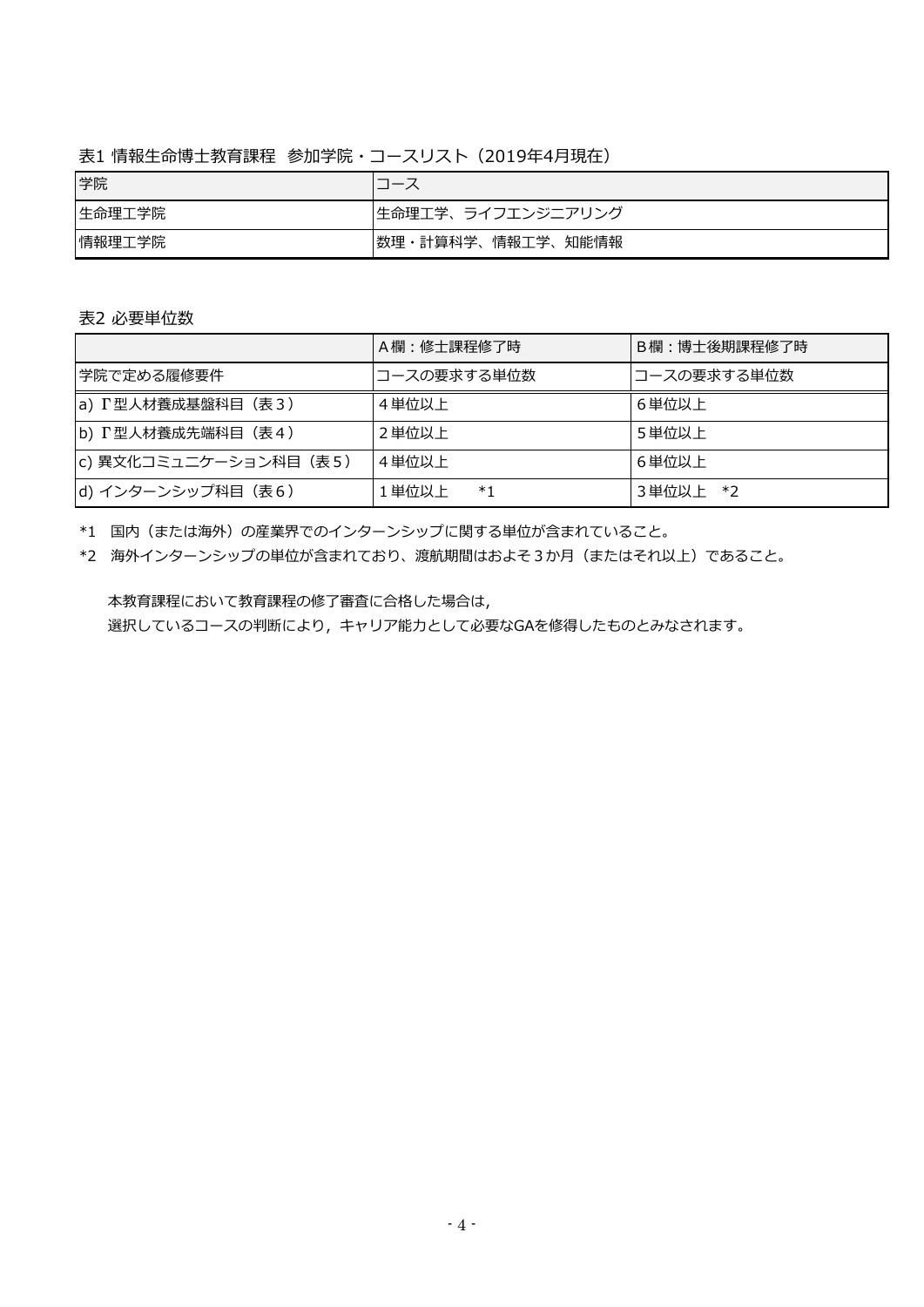表3 (a) Γ型人材養成基盤科目 ★は英語開講 Table 3 (a) Fundamental Courses

★taught in English

|             | 科目コード            |                     | rabic 9 (a) randamchar coarbes<br>科目名                               | 単位             | Quarter            | 開講元                |
|-------------|------------------|---------------------|---------------------------------------------------------------------|----------------|--------------------|--------------------|
|             |                  |                     | Modeling of Continuous Systems                                      |                |                    | 知能情報               |
|             | <b>ART.T452</b>  | $\star$             | (連続系のモデリング)                                                         | $\overline{2}$ | 1Q                 | コース                |
| 情<br>報<br>系 | <b>ART.T455</b>  | $\star$<br>奇数<br>年度 | Modeling of Discrete Systems<br>(離散系のモデリング)                         | $\overline{2}$ | 2Q                 | 知能情報<br>コース        |
|             | <b>ART.T457</b>  | $\star$             | Workshop on Building Advanced Computer Network<br>(先端計算機環境構築実践)     | $\overline{2}$ | 2Q                 | 知能情報<br>コース        |
|             | <b>LST.A203</b>  |                     | 生物化学第一<br>(Biochemistry I)                                          | 2              | 1Q                 | 生命理工学系             |
|             | <b>LST.A208</b>  |                     | 分子生物学第一<br>(Molecular Biology I)                                    | $\overline{2}$ | 2Q                 | 生命理工学系             |
| 生<br>命      | <b>LST.A213</b>  |                     | 分子生物学第二<br>(Molecular Biology II)                                   | 2              | 3Q                 | 生命理工学系             |
| 系           | <b>LST.A218</b>  |                     | 生物化学第二<br>(Biochemistry II)                                         | $\overline{2}$ | 4Q                 | 生命理工学系             |
|             | <b>LST.A246</b>  |                     | 生命情報学<br>(Bioinformatics (LST))                                     | $\overline{2}$ | 4Q                 | 生命理工学系             |
|             | LST.A401         | $\star$             | Molecular and Cellular Biology<br>(分子細胞生物学)                         | $\overline{2}$ | 1Q                 | 生命理工学<br>コース       |
|             | ART.T453         |                     | 情報系グループ型問題解決演習 (情報生命)<br>(Workshop on Group Problem-Solving (ACLS)) | $\overline{2}$ | 2Q                 | 知能情報<br>コース        |
|             | <b>HCB.C413</b>  | $\star$             | Interdisciplinary Research Training<br>(ライフエンジニアリング実践プロジェクト)        | $\overline{2}$ | 2Q                 | ライフエンジニア<br>リングコース |
|             | LST.B403         |                     | 特別研究プロジェクト<br>(LST Directed Laboratory Work)                        | $\overline{2}$ | $1 \sim 2Q$<br>3~1 | 生命理工学<br>コース       |
| 共<br>通      | <b>TAL.W401</b>  | $\star$             | Introduction to Leadership<br>(リーダーシップ入門)                           | $\mathbf{1}$   | 2Q,4Q              | リーダーシップ<br>教育課程    |
|             | <b>TAL.W501</b>  | $\star$             | Fundamental Group Work for Leadership<br>(リーダーシップ・グループワーク基礎)        | $\overline{2}$ | 1Q,2Q<br>3Q,4Q     | リーダーシップ<br>教育課程    |
|             | <b>TAL. W601</b> | $\star$             | Practical Group Work for Leadership<br>(リーダーシップ・グループワーク実践)          | $\overline{2}$ | 1Q, 2Q<br>3Q,4Q    | リーダーシップ<br>教育課程    |
|             | <b>TAL.W611</b>  | $\star$             | Advanced Group Work for Leadership<br>(リーダーシップ・グループワーク発展)           | $\overline{2}$ | 1Q,2Q<br>30,40     | リーダーシップ<br>教育課程    |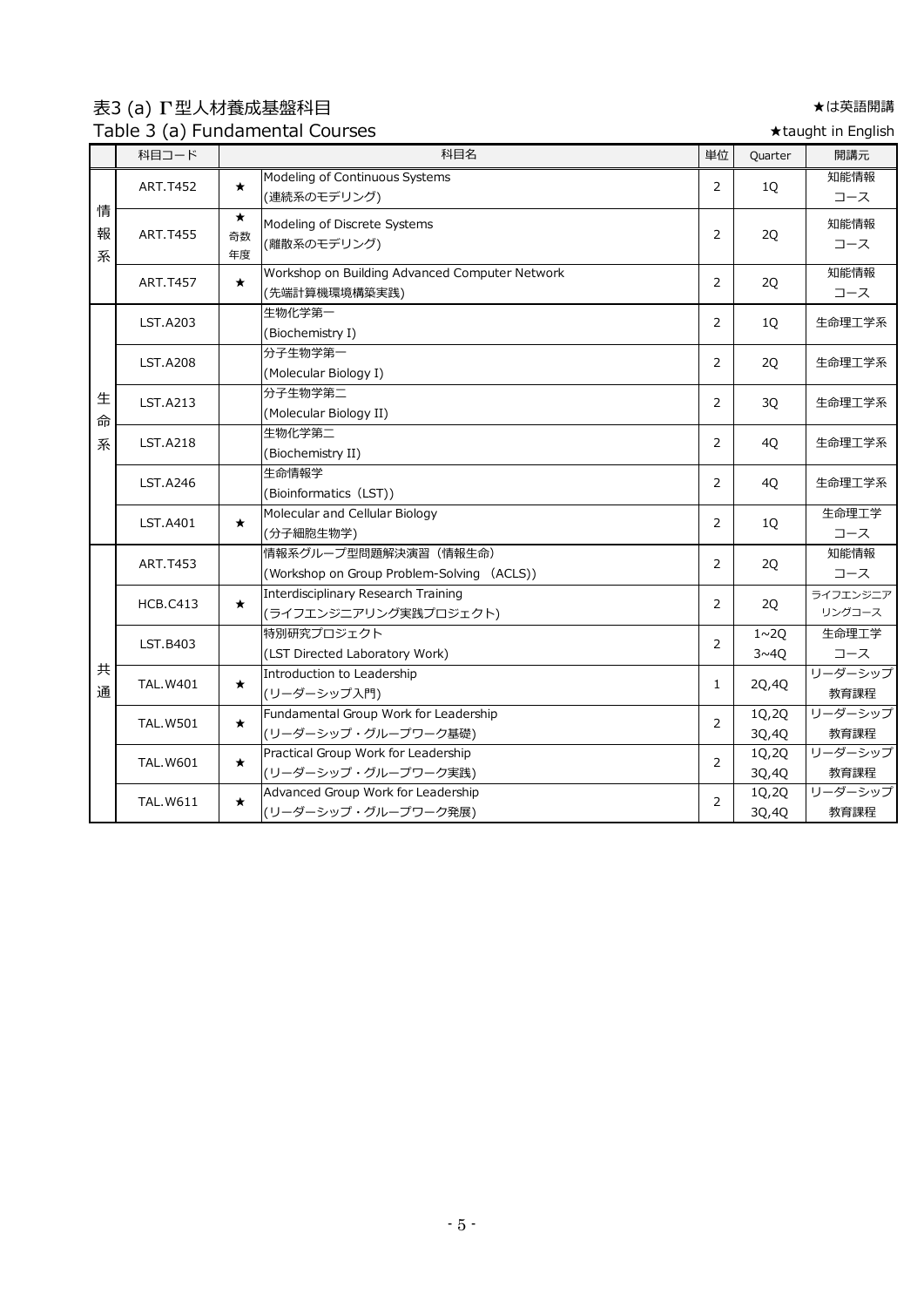表4-1 (b) Γ型人材養成先端科目(情報系、生命系科目) ★は英語開講 Table 4-1 (b) Advanced Courses <br>
→ Table 4-1 (b) Advanced Courses

|        | $1800$ $+ 127$ $+ 127$ |                     |                                                       |    |                          |                |
|--------|------------------------|---------------------|-------------------------------------------------------|----|--------------------------|----------------|
|        | 科目コード                  |                     | 科目名                                                   | 単位 | Quarter                  | 開講元            |
|        | <b>ART.T464</b>        | $\star$             | Information Organization and Retrieval<br>(情報の組織化と検索) | 2  | 4Q                       | 知能情報<br>コース    |
|        | <b>ART.T546</b>        | $\star$             | Design Theory in Biological Systems<br>(生命システムデザイン)   | 2  | 2Q                       | 知能情報<br>コース    |
|        | <b>ART.T547</b>        | $\star$             | Multimedia Information Processing<br>(マルチメディア情報処理論)   | 2  | 2Q                       | 知能情報<br>コース    |
| 情<br>報 | <b>CSC.T421</b>        | $\star$<br>奇数<br>年度 | Human Computer Interaction<br>(ヒューマンコンピュータインタラクション)   | 2  | 1Q                       | 情報工学<br>コース    |
| 系      | <b>MCS.T403</b>        | $\star$             | Statistical Learning Theory<br>(統計的学習理論)              | 2  | 2Q                       | 数理・計算科学<br>コース |
|        | <b>MCS.T407</b>        | $\star$<br>奇数<br>年度 | <b>High Performance Computing</b><br>(大規模計算論)         | 2  | $3^{\sim}40$<br>(2019休講) | 数理・計算科学<br>コース |
|        | <b>MCS.T416</b>        | $\star$<br>偶数<br>年度 | Logic and Computation<br>(論理と計算)                      | 2  | 1Q                       | 数理・計算科学<br>コース |
|        | LST.A402               | $\star$             | Organic and Bioorganic Chemistry<br>(大学院有機化学)         | 2  | 1Q                       | 生命理工学<br>コース   |
| 生      | <b>LST.A404</b>        | $\star$             | Cell Physiology<br>(分子生理学)                            | 2  | 2Q                       | 生命理工学<br>コース   |
| 命<br>系 | <b>LST.A405</b>        | $\star$             | Design of Bioactive Molecules<br>(生物活性分子設計)           | 2  | 2Q                       | 生命理工学<br>コース   |
|        | LST.A410               | $\star$             | <b>Advanced Neuroscience</b><br>(神経科学)                | 2  | 4Q                       | 生命理工学<br>コース   |
|        | <b>LST.A411</b>        | $\star$             | Biomolecular Engineering<br>(生体分子工学)                  | 2  | 2Q                       | 生命理工学<br>コース   |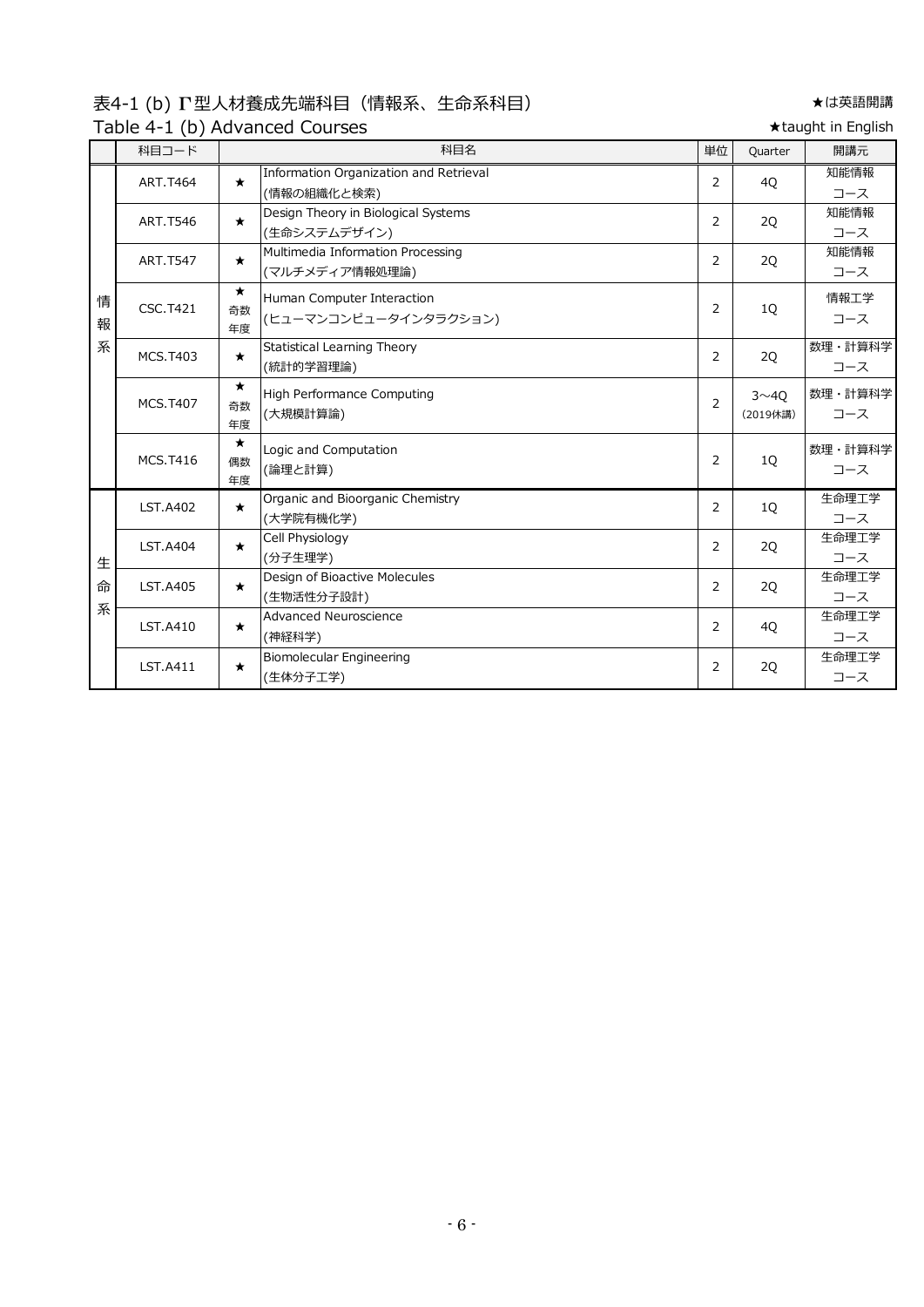# 表4-2 (b) Γ型人材養成先端科目(共通科目) ★は英語開講

Table 4-2 (b) Advanced Courses <br>
→ Table 4-2 (b) Advanced Courses

|   | 科目コード           |         | 科目名<br>単位                                              |                | Quarter               | 開講元             |
|---|-----------------|---------|--------------------------------------------------------|----------------|-----------------------|-----------------|
|   | ART.T543        | $\star$ | <b>Bioinformatics</b>                                  | 2              | 1Q                    | 知能情報            |
|   |                 |         | (バイオインフォマティクス)                                         |                |                       | コース             |
|   | <b>ART.T545</b> | $\star$ | Molecular Simulation                                   | $\overline{2}$ | 2Q                    | 知能情報            |
|   |                 |         | (分子シミュレーション)                                           |                |                       | コース             |
|   | LST.A413        |         | 企業社会論                                                  | 2              | $1 \sim 2Q$           | 生命理工学           |
|   |                 |         | (Career Development Seminars)                          |                |                       | コース             |
|   | LST.A414        |         | 生命理工学フロンティア第一                                          | $\mathbf{1}$   | $1 \sim 2Q$           | 生命理工学           |
|   |                 |         | (LST Frontier Seminar 1)                               |                |                       | コース             |
|   | LST.A415        |         | 生命理工学フロンティア第二                                          | $\mathbf{1}$   | $3 \sim 40$           | 生命理工学           |
|   |                 |         | (LST Frontier Seminar 2)                               |                |                       | コース             |
|   | <b>LST.A418</b> | $\star$ | <b>Directed Collaboration Works</b>                    | 2              | $3 \sim 40$           | 生命理工学           |
|   |                 |         | (科学技術創造設計)                                             |                |                       | コース             |
|   | LST.A419        |         | 生命倫理特論                                                 | 1              | $3 \sim 40$           | 生命理工学           |
|   |                 |         | (Introduction to Bioethics)                            |                |                       | コース             |
|   | <b>LST.A506</b> |         | 生命理工学フロンティア第三                                          | $\mathbf{1}$   | $1 \sim 2Q$           | 生命理工学           |
|   |                 |         | (LST Frontier Seminar 3)                               |                |                       | コース             |
|   | <b>LST.A507</b> |         | 生命理工学フロンティア第四                                          | $\mathbf{1}$   | $3 \sim 40$           | 生命理工学           |
|   |                 |         | (LST Frontier Seminar 4)                               |                |                       | コース             |
|   | <b>LST.A509</b> |         | 生命理工学フロンティア第五                                          | $\mathbf{1}$   | 3~40                  | 生命理工学           |
|   |                 |         | (LST Frontier Seminar 5)                               |                | (2019休講)              | コース             |
|   | <b>TAL.S401</b> | $\star$ | Business Management and Intellectual Property          | $\mathbf{1}$   | 1Q                    | リーダーシップ         |
|   |                 |         | (企業経営と知財)                                              |                |                       | 教育課程            |
|   | <b>TAL.S403</b> | $\star$ | Challenging Global Issues                              | $\mathbf{1}$   | 2Q                    | リーダーシップ         |
|   |                 |         | (グローバル課題への挑戦)                                          |                |                       | 教育課程            |
| 共 | <b>TAL.S406</b> |         | 連合寄附講義 理工系学生のためのワークルール入門 I                             | $\mathbf{1}$   | 3Q                    | リーダーシップ         |
|   |                 |         | (Introduction to Work Rules I produced by JTUC-RENGO)  |                |                       | 教育課程            |
| 通 | <b>TAL.S502</b> |         | プロフェッショナルと価値創造 I                                       | $\mathbf{1}$   | 2Q                    | リーダーシップ         |
| 科 |                 |         | (Professionals and Value Creation I)                   |                |                       | 教育課程            |
| 目 | <b>TAL.S503</b> |         | プロフェッショナルと価値創造 II                                      | $\mathbf{1}$   | 4Q                    | リーダーシップ         |
|   |                 |         | (Professionals and Value Creation II)                  |                |                       | 教育課程            |
|   | <b>TAL.S504</b> |         | 連合寄附講義 理工系学生のためのワークルール入門Ⅱ                              | 1              | 4Q                    | リーダーシップ         |
|   |                 |         | (Introduction to Work Rules II produced by JTUC-RENGO) |                |                       | 教育課程            |
|   | <b>TAL.S505</b> | $\star$ | Recognition of Social Issues Workshop I                | $\mathbf{1}$   | 2Q                    | リーダーシップ         |
|   |                 |         | (社会課題の認知ワークショップ I)                                     |                |                       | 教育課程<br>リーダーシップ |
|   | <b>TAL.S506</b> |         | 社会課題の認知ワークショップ II                                      | $\mathbf{1}$   | 4Q                    |                 |
|   |                 |         | (Recognition of Social Issues Workshop II)             |                |                       | 教育課程            |
|   | <b>TAL.S601</b> |         | 政策立案ワークショップ                                            | $\mathbf{1}$   | 2Q                    | リーダーシップ         |
|   |                 |         | (Policy-making Workshop)<br>バイオ医療技術と経済·社会システムI         |                |                       | 教育課程            |
|   | <b>TIM.C514</b> |         | (Biomedical Technology and Social System I)            | 1              | 3Q                    | 技術経営専門職<br>学位課程 |
|   |                 |         | バイオ医療技術と経済·社会システム II                                   |                |                       | 技術経営専門職         |
|   | <b>TIM.C515</b> |         | (Biomedical Technology and Social System II)           | $\mathbf{1}$   | 4Q                    | 学位課程            |
|   |                 |         | Advanced Topics in Computing AE                        |                |                       |                 |
|   | XCO.T496        | $\star$ | (情報理工学特別講義AE)                                          | 2              | $1 \sim 20$<br>(偶数年度) | 情報理工学院          |
|   |                 |         | Advanced Topics in Computing AO                        |                |                       |                 |
|   | XCO.T497        | $\star$ | (情報理工学特別講義AO)                                          | 2              | 2Q<br>(奇数年度)          | 情報理工学院          |
|   |                 |         | Advanced Topics in Computing BE                        |                | 3~4Q                  |                 |
|   | XCO.T498        | $\star$ | (情報理工学特別講義BE)                                          | 2              | (偶数年度)                | 情報理工学院          |
|   |                 |         | Advanced Topics in Computing BO                        |                | $3 \sim 40$           |                 |
|   | XCO.T499        | $\star$ | (情報理工学特別講義BO)                                          | 2              | (奇数年度)                | 情報理工学院          |
|   |                 |         | Advanced Topics in Computing C                         |                |                       |                 |
|   | XCO.T673        | $\star$ | (情報理工学特別講義C)                                           | 2              | 2Q                    | 情報理工学院          |
|   | XCO.T674        |         | Advanced Topics in Computing D                         |                |                       |                 |
|   |                 | $\star$ | (情報理工学特別講義D)                                           | 2              | $3\nu 4Q$             | 情報理工学院          |
|   |                 |         |                                                        |                |                       |                 |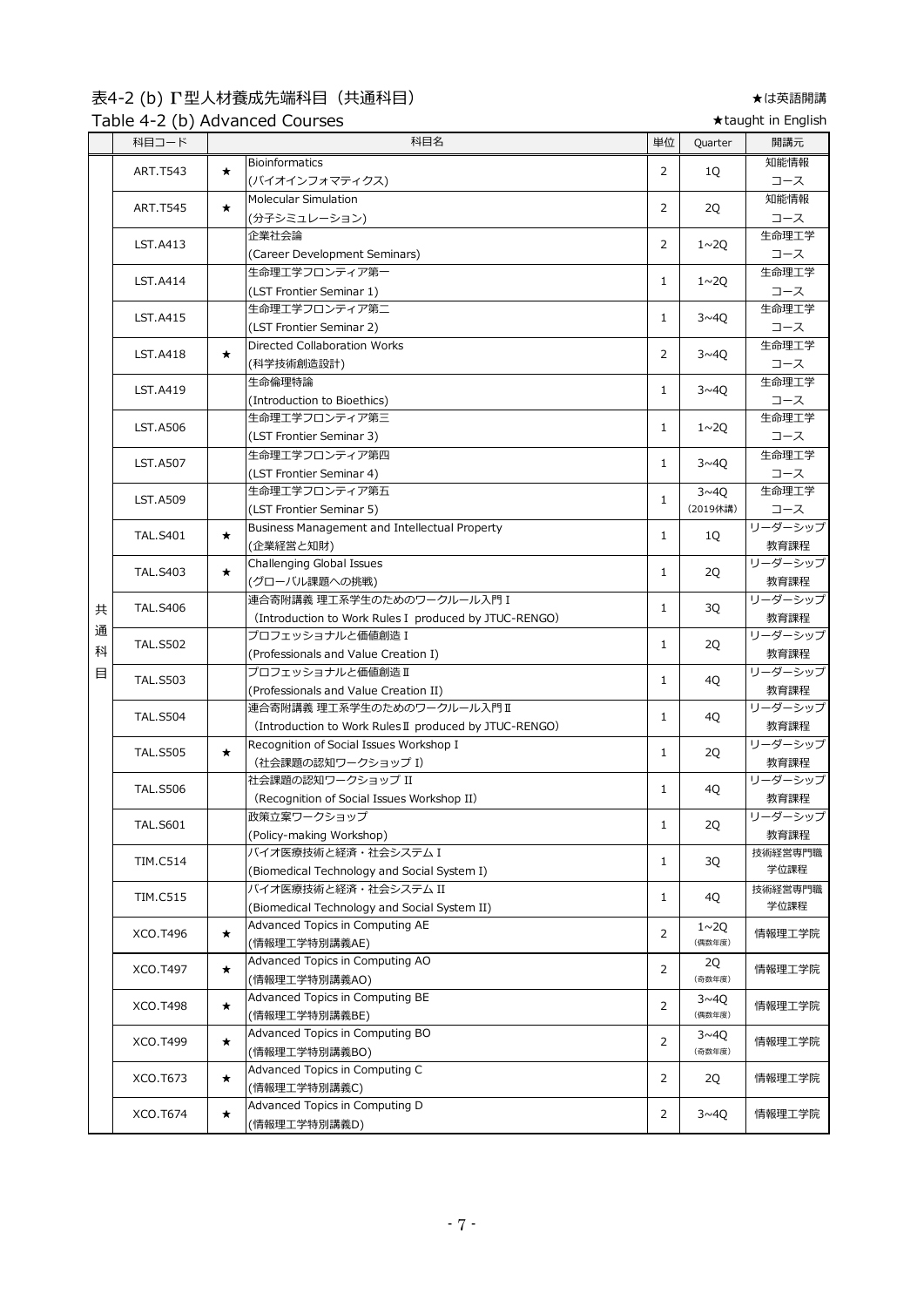表5 (c) 異文化コミュニケーション科目 ★は英語開講

# Table 5 (c) Science and Technology Communication Courses

| Table 5 (c) Science and Technology Communication Courses<br>★taught in English |         |                                                                  |                |                |                    |
|--------------------------------------------------------------------------------|---------|------------------------------------------------------------------|----------------|----------------|--------------------|
| 科目コード                                                                          |         | 科目名                                                              | 単位             | Quarter        | 開講元                |
| <b>HCB.C441</b>                                                                | $\star$ | Presentation for Science and Engineering I<br>(プレゼンテーション実践第一)    | 1              | <b>10</b>      | ライフエンジニア<br>リングコース |
| <b>HCB.C442</b>                                                                | $\star$ | Presentation for Science and Engineering II<br>(プレゼンテーション実践第二)   | 1              | 3Q             | ライフエンジニア<br>リングコース |
| <b>HCB.C541</b>                                                                | $\star$ | <b>International Writing</b><br>(国際ライティング実践)                     | $\mathbf{1}$   | 10             | ライフエンジニア<br>リングコース |
| <b>LST.A505</b>                                                                | $\star$ | LST Academic Writing 2<br>(バイオアカデミックライティング第二)                    | 2              | $1 \sim 20$    | 生命理工学<br>コース       |
| <b>TAL.C401</b>                                                                | $\star$ | <b>Global Presentation</b><br>(グローバルプレゼンテーション)                   | 1              | 1Q, 3Q         | リーダーシップ<br>教育課程    |
| <b>TAL.C402</b>                                                                | $\star$ | <b>Global Communication</b><br>(グローバルコミュニケーション)                  | 1              | 20,40          | リーダーシップ<br>教育課程    |
| <b>TAL.C501</b>                                                                | $\star$ | Global Writing<br>(グローバルライティング)                                  | 1              | 1Q,2Q<br>30,40 | リーダーシップ<br>教育課程    |
| <b>TAL.C601</b>                                                                | $\star$ | Strategic Debate<br>(ストラテジックディベート)                               | 1              | 1Q,3Q          | リーダーシップ<br>教育課程    |
| <b>TAL.C602</b>                                                                | $\star$ | Creative Discussion<br>(クリエイティブディスカッション)                         | 1              | 2Q,4Q          | リーダーシップ<br>教育課程    |
| XCO.U472                                                                       |         | 情報理工学英語プレゼンテーションA<br>(English Presentation Skills A (Computing)) | $\overline{2}$ | $1 \sim 20$    | 情報理工学院             |
| XCO.U672                                                                       |         | 情報理工学英語プレゼンテーションB<br>(English Presentation Skills B (Computing)) | 2              | $1 \sim 20$    | 情報理工学院             |